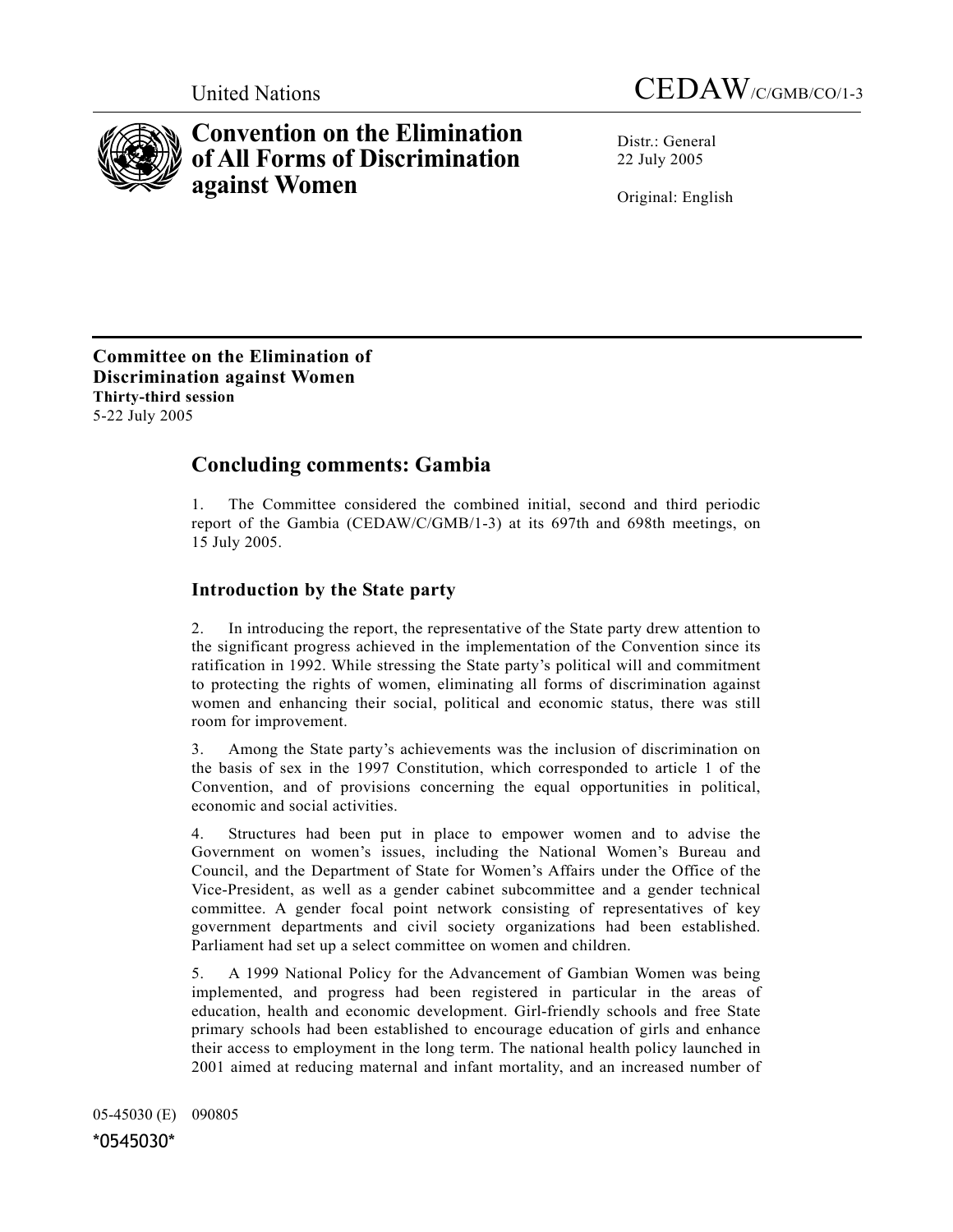communities had become eligible for primary health-care services. Efforts of the Government had resulted in the decline of maternal mortality rates from 1,050 to 730 per 100,000 live births between 1990 and 2001 and of infant mortality rates from 92 to 84 per 1,000 live births between 1990 and 2001. Use of modern contraceptives had also increased.

6. Women contributed greatly to the economic life of the country, as the main producers of rice and being engaged in horticultural activities and the marine sector. Efforts in support of rural women included programmes in the areas of functional literacy, enterprise development, skills training and microfinance as a means of poverty alleviation. Rural women were increasingly becoming involved in the groundnut marketing and trade sectors, and accessed information and communication technologies through community radio stations and media telecommunication centres.

7. In the last five years, women had, for the first time, been elected as village heads (*alkalos*) in the rural administrative structure, where 15 women were elected to area councils. At national level, six women now served in the National Assembly. Women were also represented at the highest level of the executive, with the Vice-President of the Republic being the first and longest-serving female Vice-President in Africa.

8. The representative also drew attention to the Children's Act 2005 which contained specific provisions against trafficking of children, child marriages, child betrothal and harmful traditional practices.

9. The representative recognized that there was room for improvement, and much remained to be done in relation to cultural patterns that discriminated against women, and in respect of achieving attitudinal change.

10. In concluding, the representative reaffirmed the political will and commitment of the Government to fulfilling its obligations in relation to all the provisions of the Convention and reiterated the delegation's willingness to participate in a constructive dialogue.

### **Concluding comments of the Committee**

#### **Introduction**

11. The Committee commends the State party for ratifying the Convention without reservations and expresses its appreciation to the State party for its combined initial, second and third periodic report which had, however, been long overdue. The Committee expresses its appreciation to the State party for its written replies to the list of issues and questions raised by the pre-session working group and for the oral presentation and further clarifications offered in response to the questions posed orally by the Committee.

12. The Committee commends the State party for its high-level delegation, headed by the Secretary of State for Fisheries and Water Resources and composed of representatives of the national machinery for the advancement of women. The Committee appreciates the constructive dialogue held between the delegation and members of the Committee.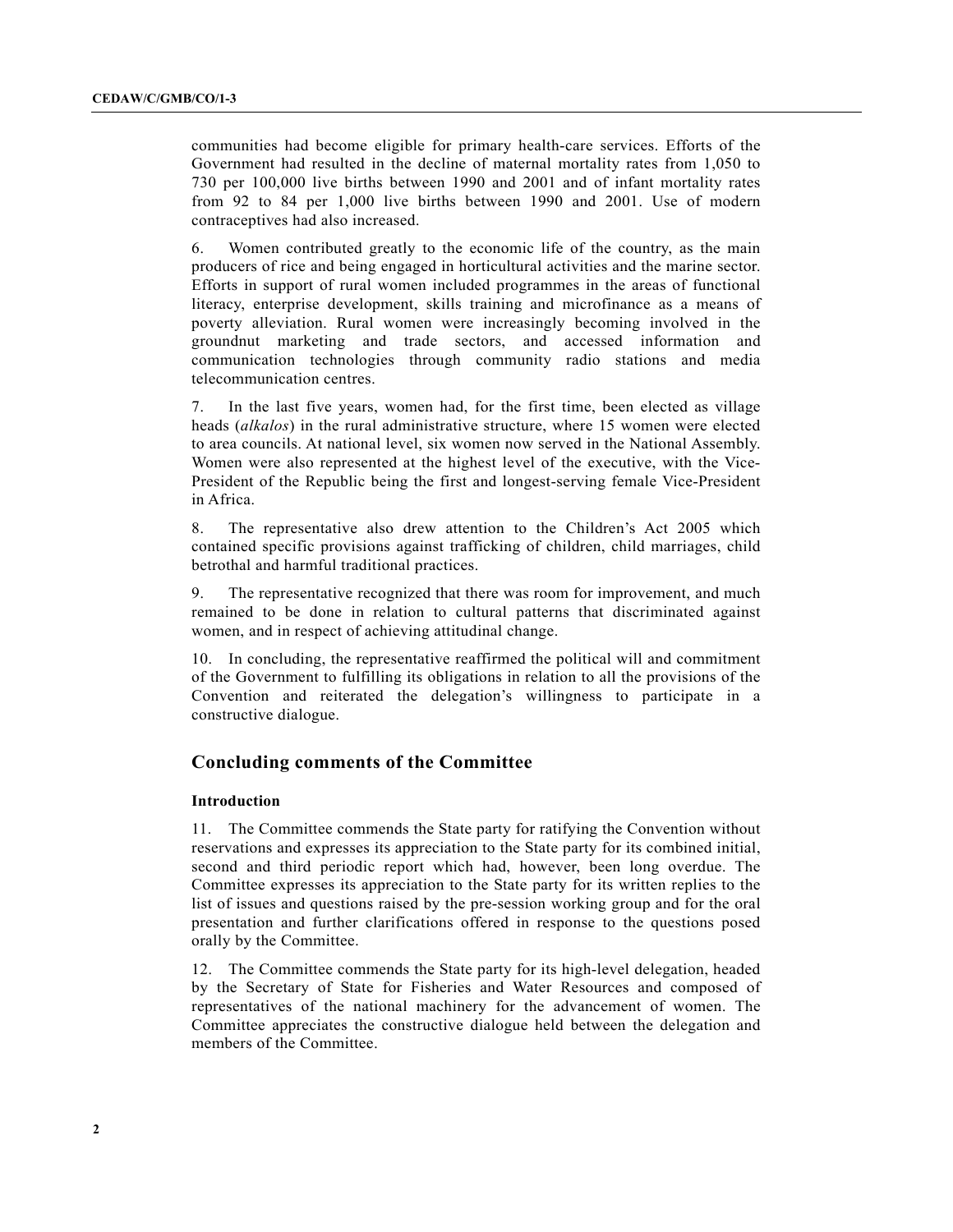#### **Positive aspects**

13. The Committee commends the State party for having incorporated, in its Constitution, the principle of non-discrimination against women, as well as provisions to accord women equal rights with men in respect of nationality.

14. The Committee expresses satisfaction with the adoption, in June 2005, of the Children's Act aimed at promoting equality between boys and girls.

15. The Committee welcomes the creation of the National Women's Council, the National Women's Bureau, and the Department of State for Women's Affairs under the Office of the Vice-President, and the setting up of a gender focal point network consisting of representatives of key government departments and civil society organizations.

16. The Committee welcomes the progress made in women's political representation, especially the appointment of a woman as Vice-President of the country, and three women ministers, and the election, for the first time, at the most recent elections, of five women *alkalos* (village heads).

#### **Principal areas of concern and recommendations**

17. The Committee is concerned that, although the Convention was ratified in 1993, it has not yet been fully incorporated into Gambian law. It notes with concern that, short of such full incorporation, the Convention's provisions are not justiciable and enforceable in the Gambian courts.

18. **The Committee urges the State party to place high priority on completing the process of full incorporation of the Convention in national legislation. It calls upon the State party to ensure that the Convention and related domestic legislation are made an integral part of legal education and the training of judicial officers, including judges, lawyers and prosecutors, so as to firmly establish in the country a legal culture supportive of women's equality and nondiscrimination.** 

19. The Committee is concerned that the Constitution explicitly exempts from prohibition of discrimination on grounds of gender the areas governing personal status, particularly with regards to adoption, marriage, divorce, burial and devolution of property on death, in contravention of articles 2 and 16 of the Convention, resulting in continuing discrimination against women. The Committee also expresses concern about the widespread practice of polygamy.

20. **The Committee calls upon the State party to amend section 33 (5) of its 1997 Constitution, which explicitly exempts from prohibition of discrimination on grounds of gender the areas governing personal status, particularly with regards to adoption, marriage, divorce, burial and devolution of property on death. It urges the State party to accelerate its efforts towards the revision of discriminatory legislation so as to bring it into compliance with articles 2 and 16 of the Convention. The Committee also calls upon the State party to implement measures aimed at eliminating polygamy, as called for in the Committee's general recommendation 21 on equality in marriage and family relations.** 

21. The Committee expresses concern about the persistence of strong patriarchal attitudes and deep-rooted stereotypes regarding the roles and responsibilities of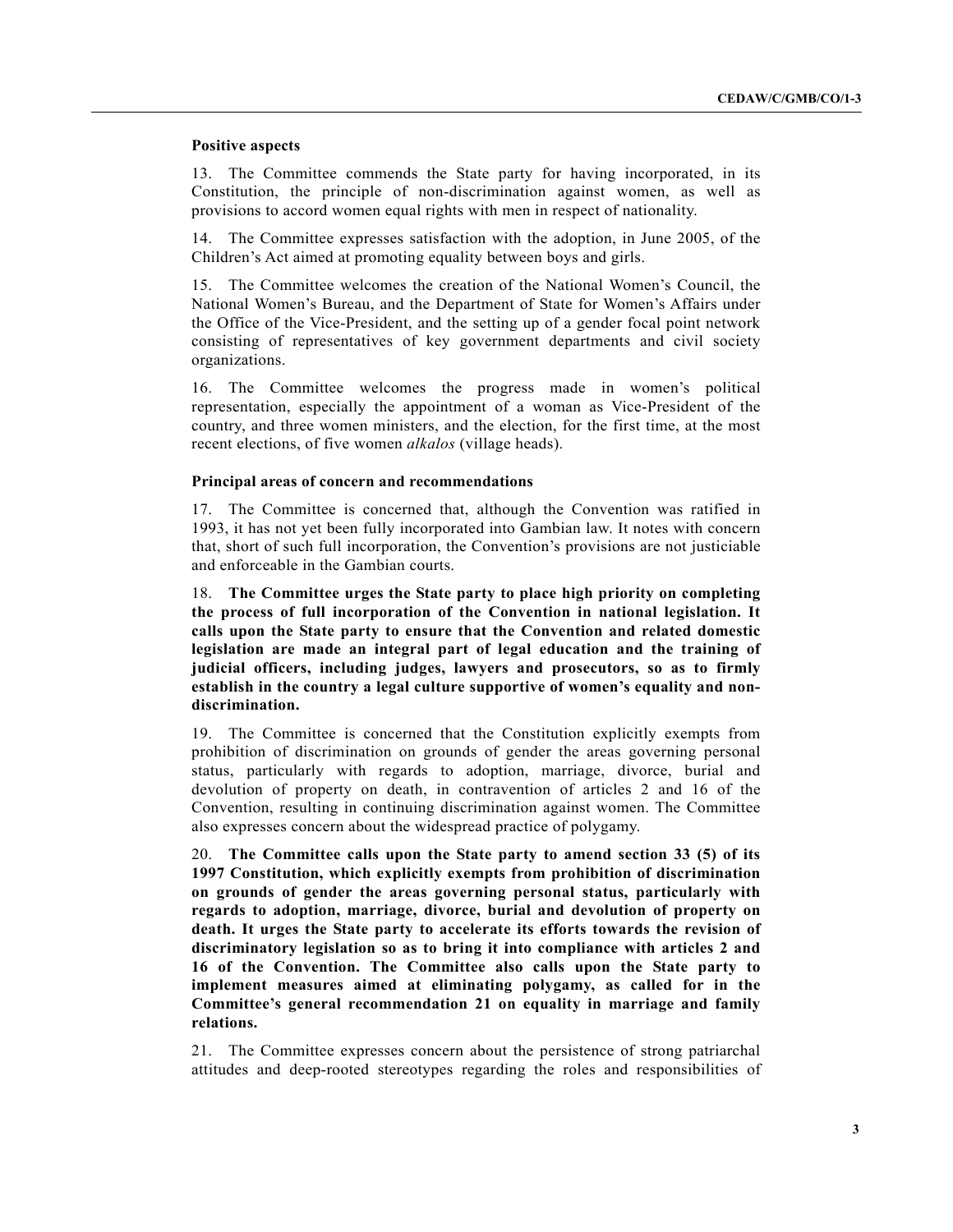women and men in society, which are discriminatory of women. The Committee is concerned that the persistence of such discriminatory cultural practices and traditional attitudes perpetuates women's subordination in the family and society and produces serious obstacles to women's enjoyment of their human rights. The Committee regrets that no systematic action has been taken by the State party to modify or eliminate negative harmful cultural practices and stereotypes that discriminate against women.

22. **The Committee urges the State party to view culture as a dynamic aspect of the country's social fabric and life, and subject, therefore, to change. It urges the State party to introduce measures without delay to modify or eliminate negative harmful cultural practices and stereotypes that discriminate against women, in conformity with articles 2 (f) and 5 (a) of the Convention. It urges the State party to undertake such efforts in collaboration with civil society organizations, women's groups and community leaders, as well as teachers and the media. It invites the State party to design and implement comprehensive education and awareness-raising programmes targeting women and men at all levels of society, with a view to creating an enabling environment to transform and change discriminatory stereotypes and allowing women to exercise their rights under the Convention.** 

23. The Committee expresses concern about the lack of legislation, policies and programmes to address violence against women, including domestic violence. The Committee also expresses its concern about the paucity of information and sexdisaggregated data in the report on violence against women. The Committee is further concerned about the lack of social awareness on the issue of violence against women and girls in the country.

24. **The Committee requests the State party to adopt comprehensive measures to address violence against women and girls in accordance with its general recommendation 19. The Committee urges the State party to enact legislation on violence against women, including domestic violence, as soon as possible and to ensure that women and girls who are victims of any form of violence have access to immediate means of redress and protection, as well as access to counselling services, and that perpetrators are prosecuted and punished. The Committee calls upon the State party to collect sex-disaggregated data on all forms of violence against women, and undertake research into the extent of violence against women and girls, including domestic violence. The Committee requests the State party to provide information in its next report on the laws and policies put in place to address violence against women and the impact of such measures. The Committee recommends the implementation of training for law enforcement officials, the judiciary, health providers, social workers and the general public so as to ensure that they are sensitized to all forms of violence against women and can adequately respond to it. It also recommends the implementation of awareness-raising campaigns through the media and public education programmes and the working towards a zero-tolerance policy on all forms of violence against women.** 

25. The Committee expresses concern at the high incidence of female genital mutilation in the country and at the lack of legislation, policies and programmes aimed at eradicating such a practice.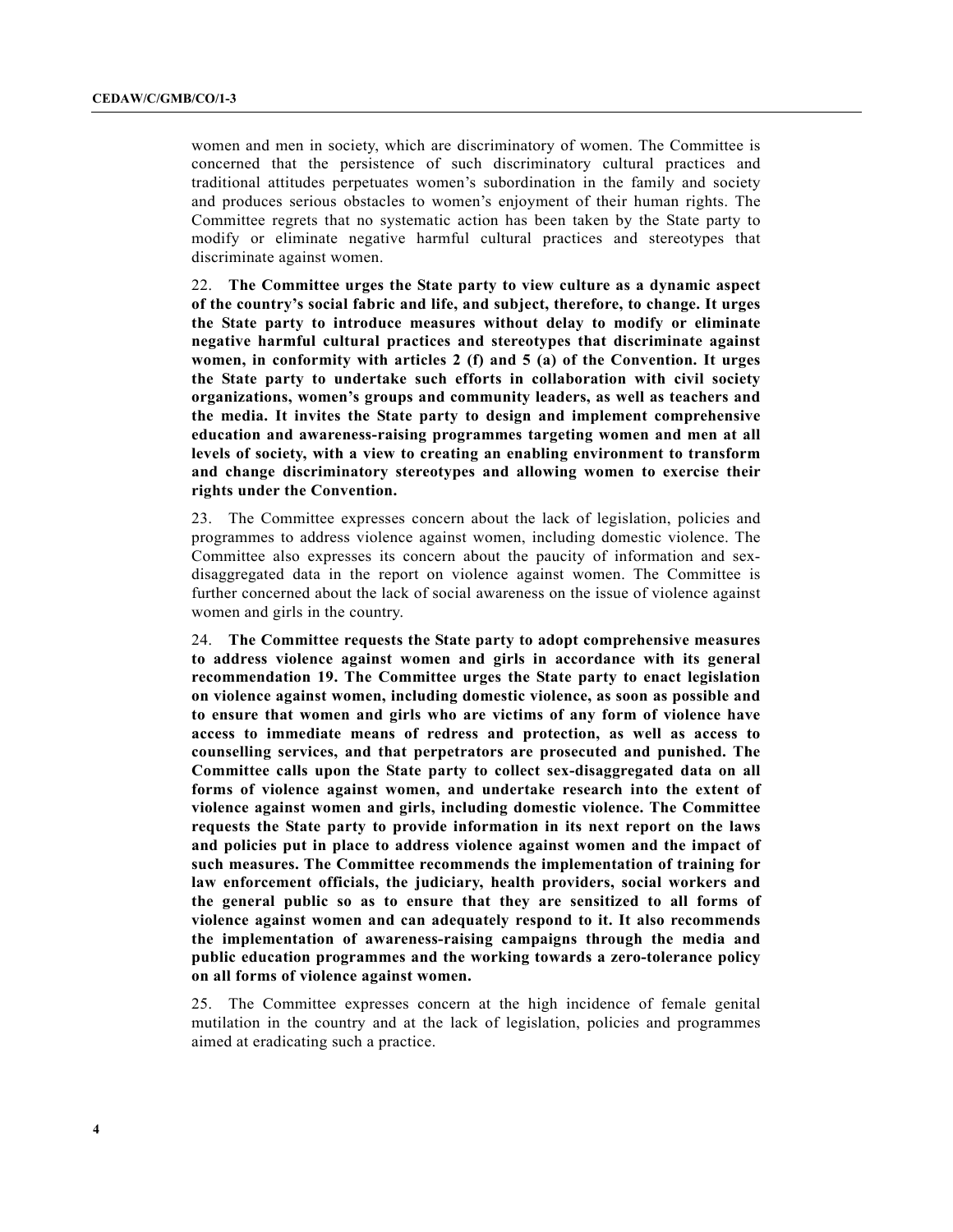26. **The Committee urges the State party to adopt and adequately implement legislation prohibiting female genital mutilation, and to ensure that offenders are adequately prosecuted and punished. It also recommends that the State party develop a plan of action, including public awareness-raising campaigns, targeted at both women and men, with the support of civil society, to eliminate the practice of female genital mutilation.** 

27. The Committee expresses concern at the limited information provided in the report on the sexual exploitation and trafficking of women and girls in the Gambia, and on measures taken to effectively combat these phenomena. The Committee is particularly concerned about the phenomenon of sex tourism in the country.

28. **The Committee requests the State party to introduce legislation on the prohibition of trafficking, to effectively implement legislation on the exploitation of the prostitution of women, and to prosecute offenders. It recommends that the State party put in place programmes for promoting women's economic independence so as to eliminate their vulnerability to exploitation, and measures for the rehabilitation and social reintegration of women and girls who are victims of exploitation and trafficking. The Committee calls upon the State party to ensure the implementation of the 2003 Tourism Offence Act, and to enhance cooperation with tourists' countries of origin aimed at preventing and combating sex tourism. The Committee requests the State party to provide, in its next report, comprehensive information and data on sexual exploitation and trafficking of women and girls, and on measures taken to prevent and combat such activities, including sex tourism.**

29. While acknowledging the increase in women's political representation, the Committee remains concerned about the low level of representation of women in public and political life and in decision-making positions, including in the foreign service.

30. **The Committee encourages the State party to take sustained measures, including temporary special measures in accordance with article 4, paragraph 1, of the Convention and the Committee's general recommendation 25, to accelerate the increase in the representation of women in elected and appointed bodies in all areas of public and political life and at all levels.** 

31. The Committee is concerned about the low participation of women in the labour market, especially in decision-making positions. It also notes with concern that the report did not include sufficient information and up-to-date data on the situation of women in the labour market, particularly in the informal sector. It also regrets that the report did not include information on legislation aimed at eliminating sex discrimination in the labour market.

32. **The Committee urges the State party to ensure equal opportunity for women and men in the labour market through, inter alia, the use of temporary special measures, according to article 4, paragraph 1, of the Convention and the Committee's general recommendation 25. The Committee requests the State party to provide, in its next report, detailed information on the situation of women in the formal and informal sectors of the labour market, including the percentage of women, as compared with men, in the different sectors of the economy, and their respective wages, as well as information on legislation to**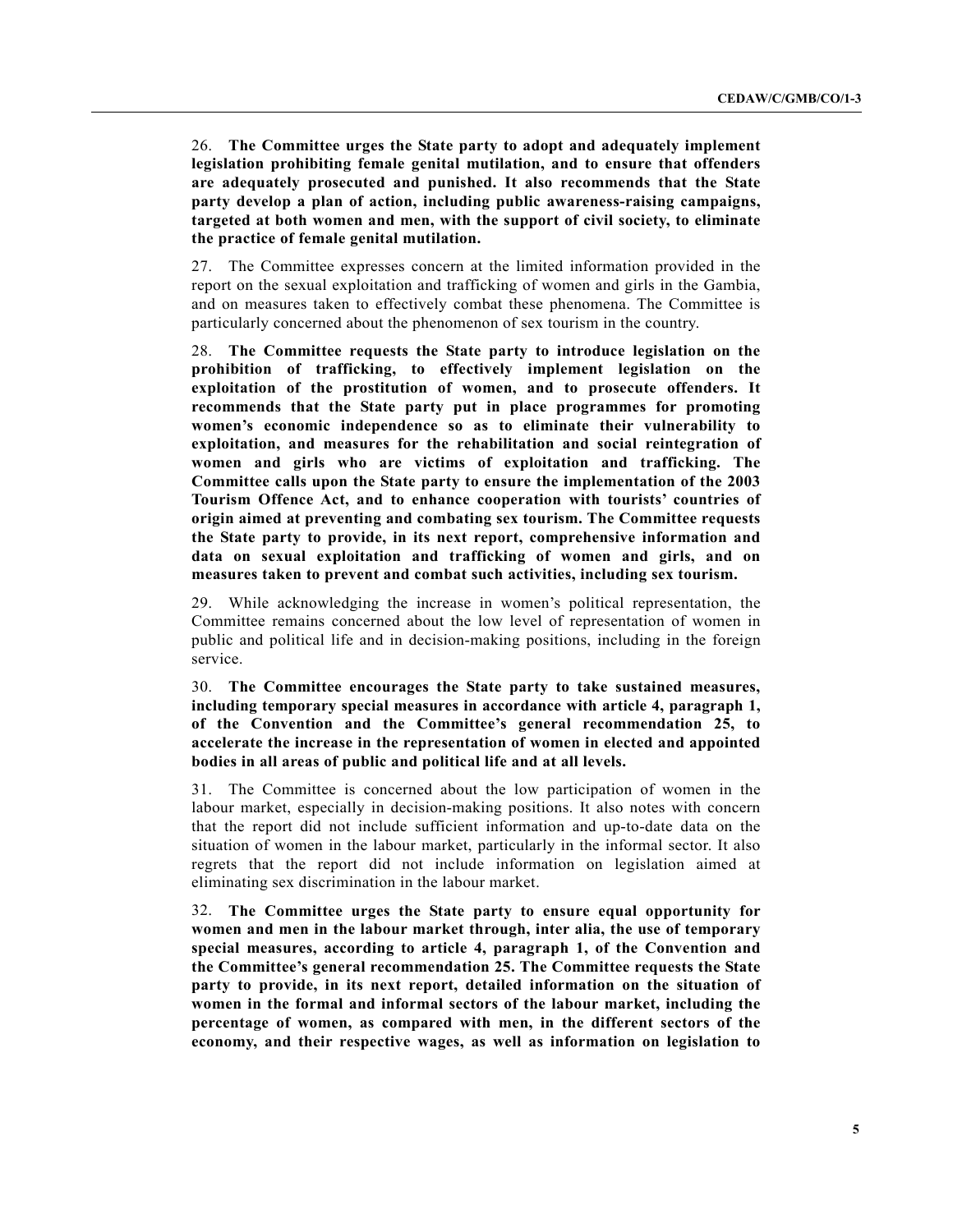#### **guarantee equality of rights between women and men in the labour market, and its effective implementation.**

33. While recognizing the progress made in lowering maternal mortality from 1,050 per 100,000 live births in 1990 to 730 per 100,000 live births in 2001, and infant mortality from 92 per 1,000 live births in 1990 to 84 live births in 2001, the Committee remains concerned that these rates continue to be very high. The Committee is particularly concerned about the lack of access of women to adequate prenatal and post-natal care.

34. **The Committee recommends that the State party make every effort to decrease the high maternal and infant mortality rates, and increase women's access to health services, including health-care facilities and medical assistance by trained personnel, especially with regard to prenatal and post-natal care. It also calls upon the State party to implement awareness-raising campaigns to enhance women's knowledge of health issues.** 

35. The Committee expresses concern about the high rates of malnutrition, malaria and HIV/AIDS affecting women and girls in the country. The Committee is further concerned that women lack access to information and services related to reproductive health and that, although contraceptive use increased from 6.7 per cent in 1990 to 13.4 per cent in 2001, it continues to remain low. The Committee regrets that women's access to family planning services is, in general, dependent on several social and cultural factors.

36. **The Committee recommends the implementation of comprehensive policies and programmes to prevent and combat malnutrition, malaria and HIV/AIDS. The Committee calls upon the State party to implement measures to guarantee effective access for women, including young women, to reproductive health-care information and services. It further recommends that programmes and policies be adopted to increase knowledge about, and access to, affordable contraceptive methods and to increase the understanding that family planning is the responsibility of both partners. It also encourages the State party to ensure that women have easy access to family planning services. The Committee also recommends that sex education be widely promoted and provided, targeting men and women, and adolescent boys and girls, including information on the prevention of HIV/AIDS.** 

37. While noting the efforts made by the State party to revise its policy on education in order to address the needs of the girl child, the Committee expresses its concern about the low enrolment of girls in schools, especially at secondary and higher levels, and their high dropout rates. The Committee is particularly concerned that, according to the 1993 census, only 27 per cent of women in the Gambia are literate and that in the rural areas, the proportion is only 18.3 per cent.

38. **The Committee urges the State party to take measures on the importance of realizing women's and girls' right to education as a fundamental human right, including for the empowerment of women. It also calls upon the State party to strengthen measures to create an environment that increases the enrolment and retention rates of girls in schools at all levels, including through the development of gender-sensitive educational material. The Committee calls upon the State party to step up its efforts to eradicate female illiteracy, particularly in rural areas, including through comprehensive education**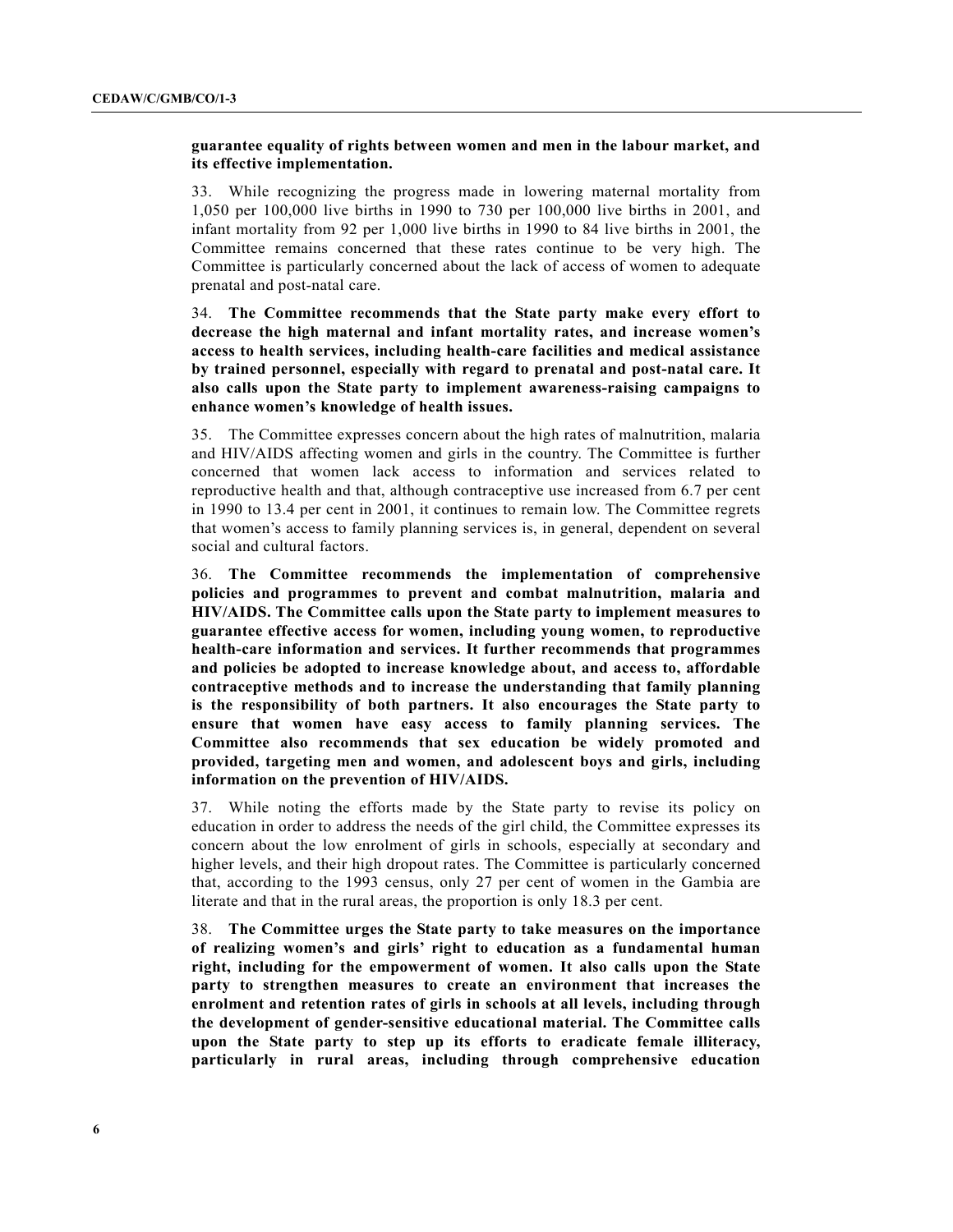**programmes at the formal and non-formal levels, as well as programmes specifically targeting adult women. The Committee encourages the State party to use temporary special measures in accordance with article 4, paragraph 1, of the Convention and the Committee's general recommendation 25, in order to accelerate the improvement of women's and girls' education.** 

39. While welcoming the adoption of the Children's Act, which includes provisions against child marriage and child betrothal, the Committee expresses concern about the high incidence of early marriages in the country.

40. **The Committee urges the State party to ensure the implementation of the Children's Act, and to undertake awareness-raising measures throughout the country on the negative effects of early marriage on women's enjoyment of their human rights, especially the rights to health and education.** 

41. The Committee is concerned about the situation of rural women, many of whom live in extreme poverty, and lack access to health care, education, vocational training, credit facilities and income-generation opportunities. It is particularly concerned that the State has not yet designed a gender-sensitive rural development strategy.

42. **The Committee urges the State party to design and implement a gendersensitive rural development strategy. It calls upon the State party to ensure that rural women can participate fully in the formulation and implementation of policies and programmes in rural areas. It urges the State party to ensure that rural women and girls have full access to health-care services, education and vocational training, as well as credit facilities and income-generating opportunities.** 

43. The Committee regrets that the report does not provide sufficient updated statistical data disaggregated by sex on the situation of women in all areas covered by the Convention and information on the impact of measures taken and the results achieved.

44. **The Committee calls upon the State party to put in place a comprehensive system of data collection and of measurable indicators to assess trends in the situation of women and of progress towards women's de facto equality. It invites the State party, as necessary, to seek international assistance for the development of such data collection and analysis efforts. The Committee also requests the State party to include in its next report statistical data and analysis, disaggregated by sex and by rural and urban areas, indicating the impact of measures and the results achieved.** 

45. **The Committee encourages the State party to ratify the Optional Protocol to the Convention and to accept, as soon as possible, the amendment to article 20, paragraph 1, of the Convention concerning the meeting time of the Committee.** 

46. **The Committee urges the State party to utilize fully in its implementation of its obligations under the Convention, the Beijing Declaration and Platform for Action, which reinforce the provisions of the Convention, and requests the State party to include information thereon in its next periodic report.** 

47. **The Committee also emphasizes that a full and effective implementation of the Convention is indispensable for achieving the Millennium Development**